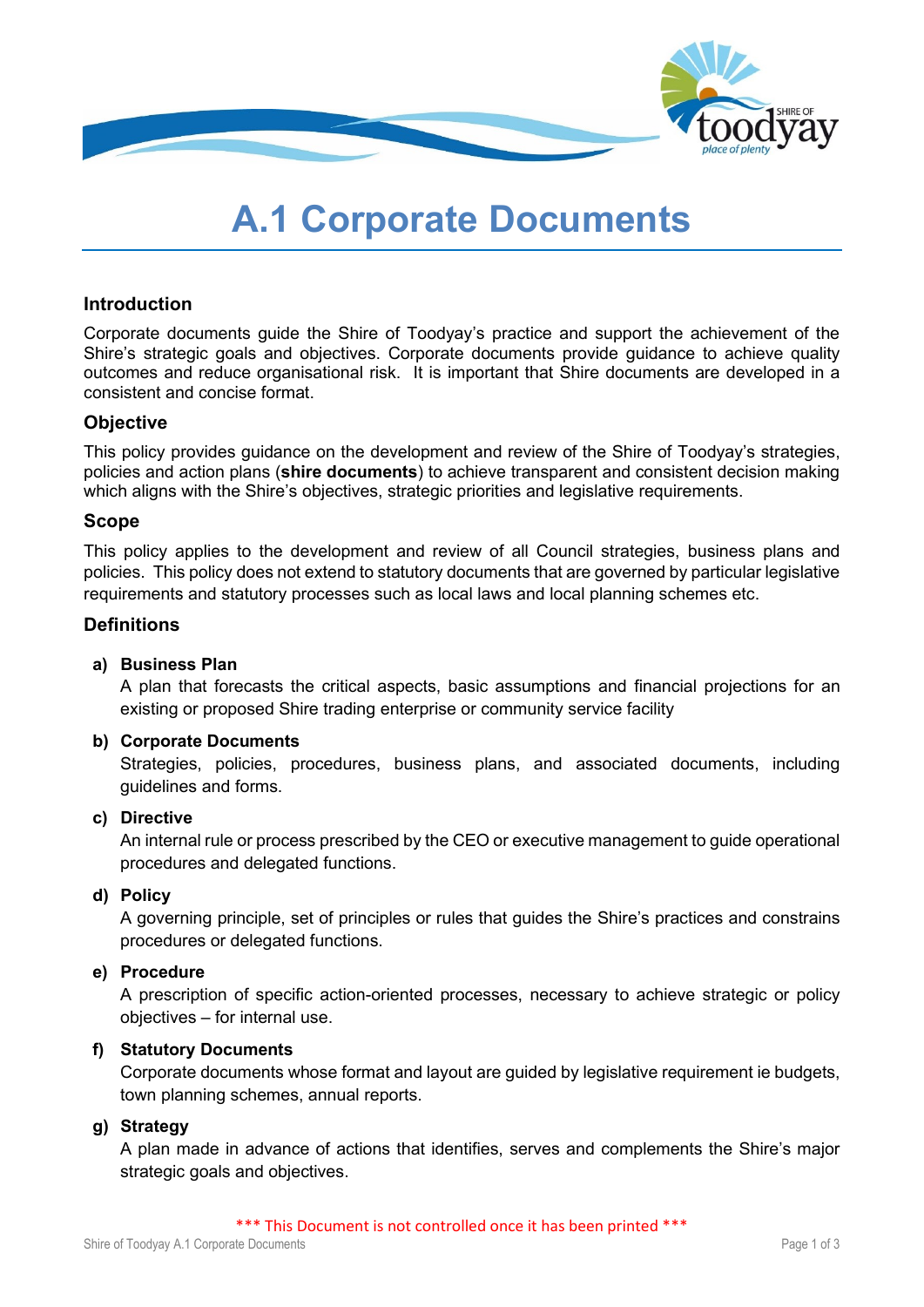## **Policy Statement**

- 1. All Shire documents are to be developed and reviewed in accordance with the following requirements – they will:
	- be presented in a format consistent with the Shire's style guide;
	- be written concisely and in plain, understandable language;
	- identify the date and executive team member responsible for the review;
	- be reviewed every three years or earlier if appropriate; and
	- be endorsed by either the Council or Chief Executive Officer as appropriate.
- 2. Shire documents must contain the following elements:

**Business Plan:** Executive summary, historical context, services provided, market analysis, competition analysis, marketing plan, operations including staffing details, financial projections for at least 5 years, impact.

**Directive:** Purpose and objectives, scope, roles and responsibilities, procedure or policy statement (if applicable), associated documents, definitions, document control information including review position and date.

**Policy:** Introduction, objective, scope, definitions, policy statement, reference information and legislation, associated documents, and document control information including review position and date.

**Procedure:** Objective, enabling policy or strategy, scope, definitions, actions, flowcharts, associated documents, and document control information including review position and date.

**Strategy:** Executive summary, strategic context, key focus areas, performance measurement, and implementation matrix with revenue identification, associated documents, and document control information including review position and date.

3. The process required for the development and review of Shire documents is outlined in the table below.

| <b>Document</b>                            | <b>Process</b>                                                                                                                                                                                                                                                                                                                  |
|--------------------------------------------|---------------------------------------------------------------------------------------------------------------------------------------------------------------------------------------------------------------------------------------------------------------------------------------------------------------------------------|
| Single policy                              | Council workshop to discuss direction and review existing policy (if<br>$\bullet$<br>applicable)<br>Draft policy provided to Council via email for feedback<br>٠<br>Draft policy submitted to OCM for consideration, amendment and/or<br>approval for public advertising if required<br>Final approval by Council.<br>$\bullet$ |
| <b>Policy Review</b><br>(several policies) | Plan and process approved by Council that includes:<br>$\bullet$<br>Policies to be reviewed<br>$\bigcap$<br>Process for input of elected members and staff<br>$\Omega$<br>Community engagement<br>$\circ$<br>Expert advice to be sought<br>$\Omega$<br>Timeline<br>$\cap$<br>Final approval by Council.                         |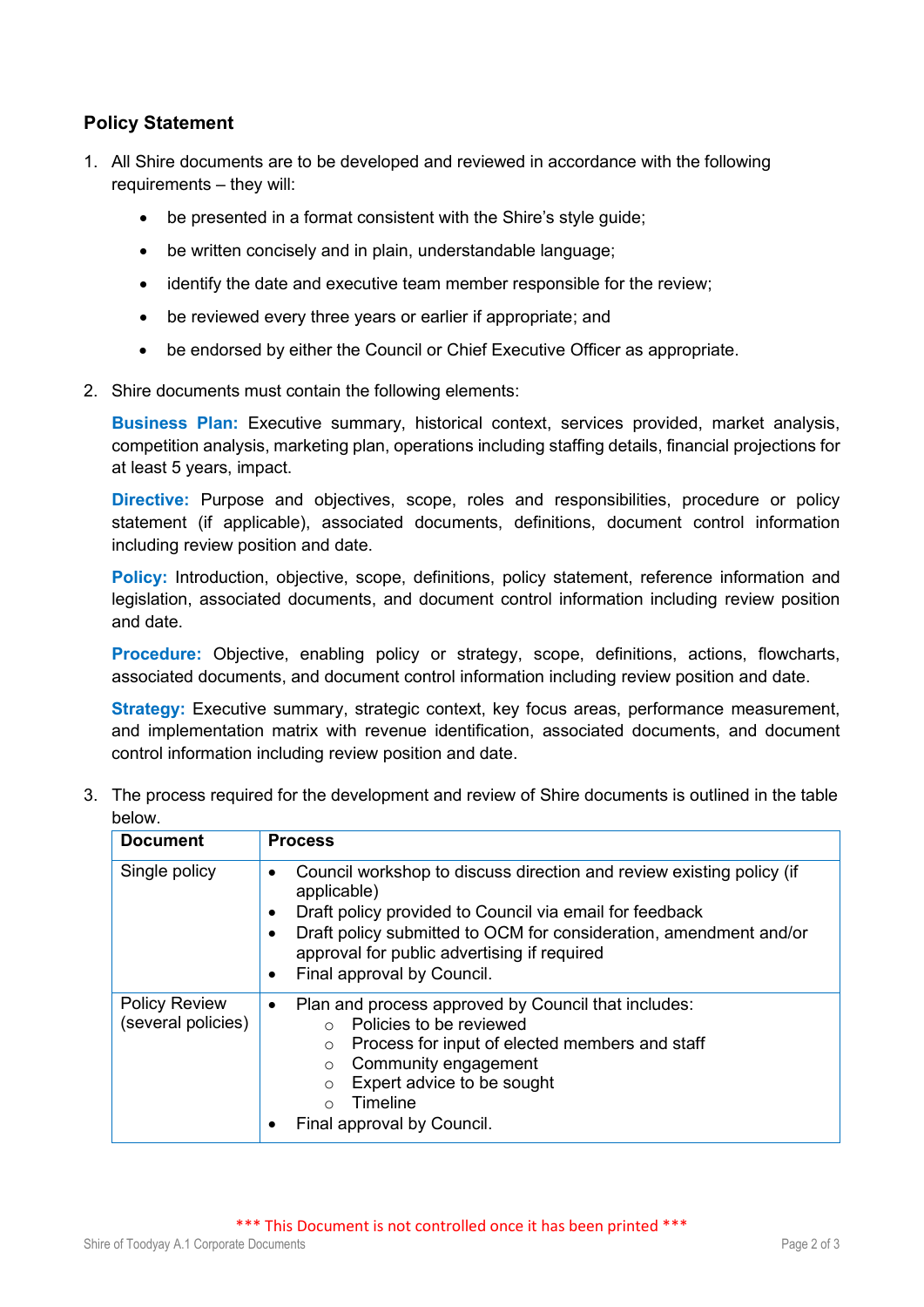| Strategies,<br>Business Plans,<br><b>Budget</b> | Plan and process approved by Council that includes:<br>$\bullet$<br>Purpose and scope<br>$\circ$<br>Process for input of elected members and staff<br>$\circ$<br>Community engagement (if applicable)<br>$\circ$<br>Expert advice to be sought (if applicable)<br>$\Omega$<br>Timeline<br>$\bigcap$<br>Final approval by Council. |  |
|-------------------------------------------------|-----------------------------------------------------------------------------------------------------------------------------------------------------------------------------------------------------------------------------------------------------------------------------------------------------------------------------------|--|
| Directive,<br>Procedure                         | Procedure drafted by Manager (directive), responsible officer<br>(procedure)<br>Reviewed by Senior Management Group<br>Final approval by the CEO<br>Distributed to relevant users<br>Training provided to relevant staff.                                                                                                         |  |

## **Reference Information**

| <b>Related Documents</b>                          | Shire of Toodyay Style Guide and templates |
|---------------------------------------------------|--------------------------------------------|
| <b>Related Legislation</b>                        | Nil                                        |
| <b>Associated Forms and</b><br><b>Attachments</b> | Shire of Toodyay templates                 |

## **Document Control Information**

| <b>Document Category</b>             | Administration                 |
|--------------------------------------|--------------------------------|
| <b>Document Title</b>                | <b>Corporate Documents</b>     |
| Document ID                          | A.1                            |
| <b>Version No.</b>                   | 1.0                            |
| <b>Archived and Previous Version</b> | N/A                            |
| <b>Access Restrictions</b>           |                                |
| <b>Author (position title)</b>       | <b>Chief Executive Officer</b> |
| <b>Approved By</b>                   | Council                        |
| Date of Approval (OCM)               | 23 November 2021               |
| <b>Date of Last Review</b>           | 23 November 2021               |
| <b>Date of Next Review</b>           | 6 November 2024                |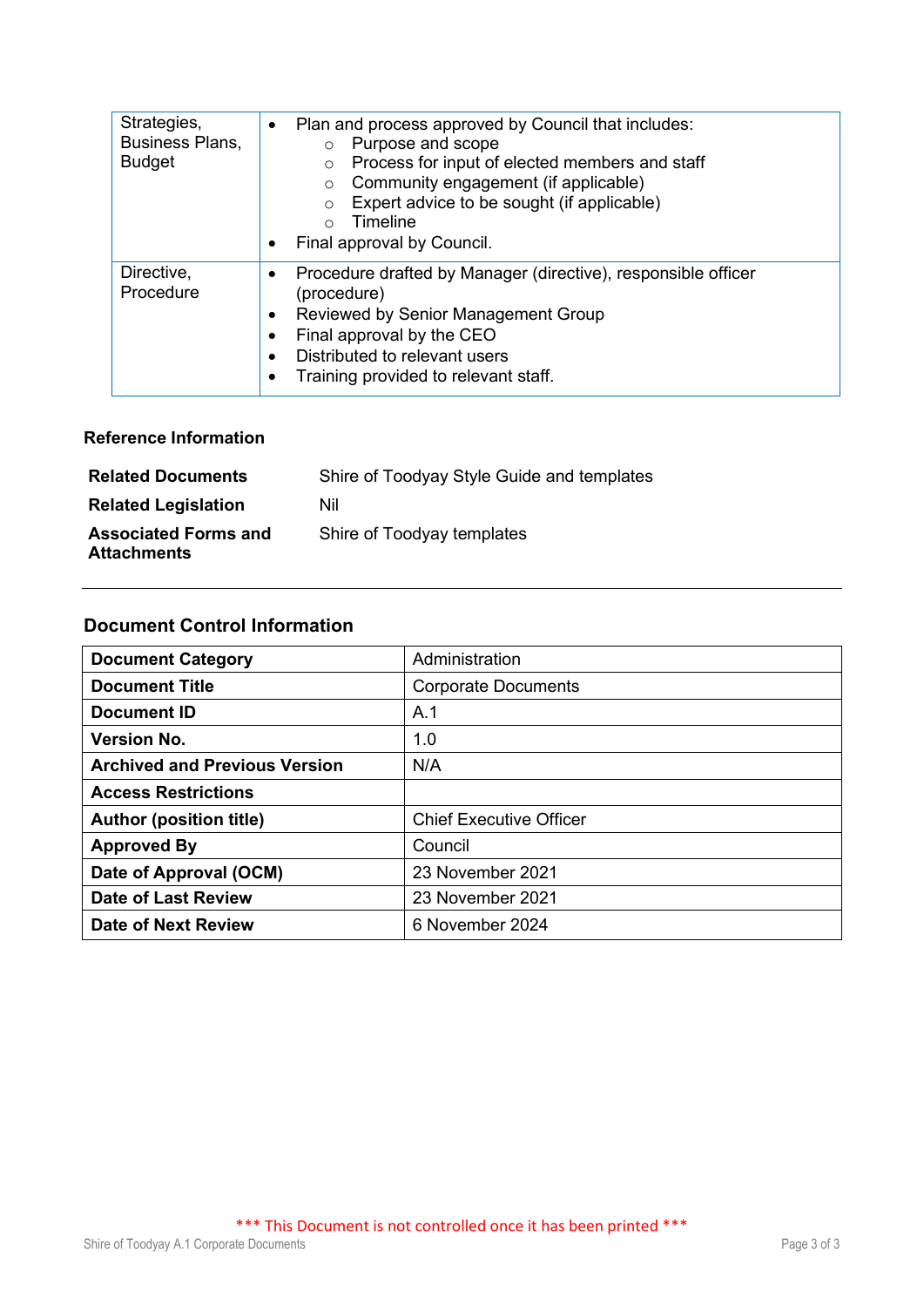**Council Policy: Corporate Documents Policy**



## **Attachment A**

# **Plan and Policy Review Process**

Please refer to the Shire of Toodyay Corporate Documents Policy which explains the process required for the development and review of documents including Shire Policies.

# **Introduction**

Council has obligations in relation to functions and activities under numerous Acts and other legislation, many of which permit Council to delegate responsibilities and authority to the CEO and other Shire Officers; and to stipulate conditions, standards or methods of control and management.

# **Compliance**

s.2.7(2)(b) of the *Local Government Act 1995* defines that the role of Council is to determine the local government's policies.

# **Expert advice to be sought**

When creating policies; Shire Officers shall give consideration to the following as being best practice:

- Operational Guidelines from the Department of Local Government, Sport and Cultural Industries;
- Integrity Strategy Guidelines for WA Public Authorities 2020-2023 from the Public Sector Commission;
- Guidelines from the Department of Planning, Lands and Heritage;
- The Shire's Governance Framework; and
- WALGA Councillors Manual, Practice Notes etc.

# **Purpose of Policies**

Policies enable the effective and efficient management of Council resources.

Written policies also enable the community to be aware of the reasoning behind Council and administrative decisions, and to be familiar with the philosophy behind individual decisions.

# **Policy Register**

The CEO is to ensure that an electronic Policy Register is maintained; and updated as soon as possible after each authorised resolution of Council. The Register is to contain a timeline for when policies are intended to be brought to Council at a workshop and at a Council Meeting. A copy of the register is to be provided to Council.

# **The Teams Environment**

A team called "Elected Members" exists in the Microsoft Office Teams Environment.

The team consists of 6 channels: General; Budget Info; Contracts and Agreements; Council Briefings; Council Meetings; and Council Workshops.